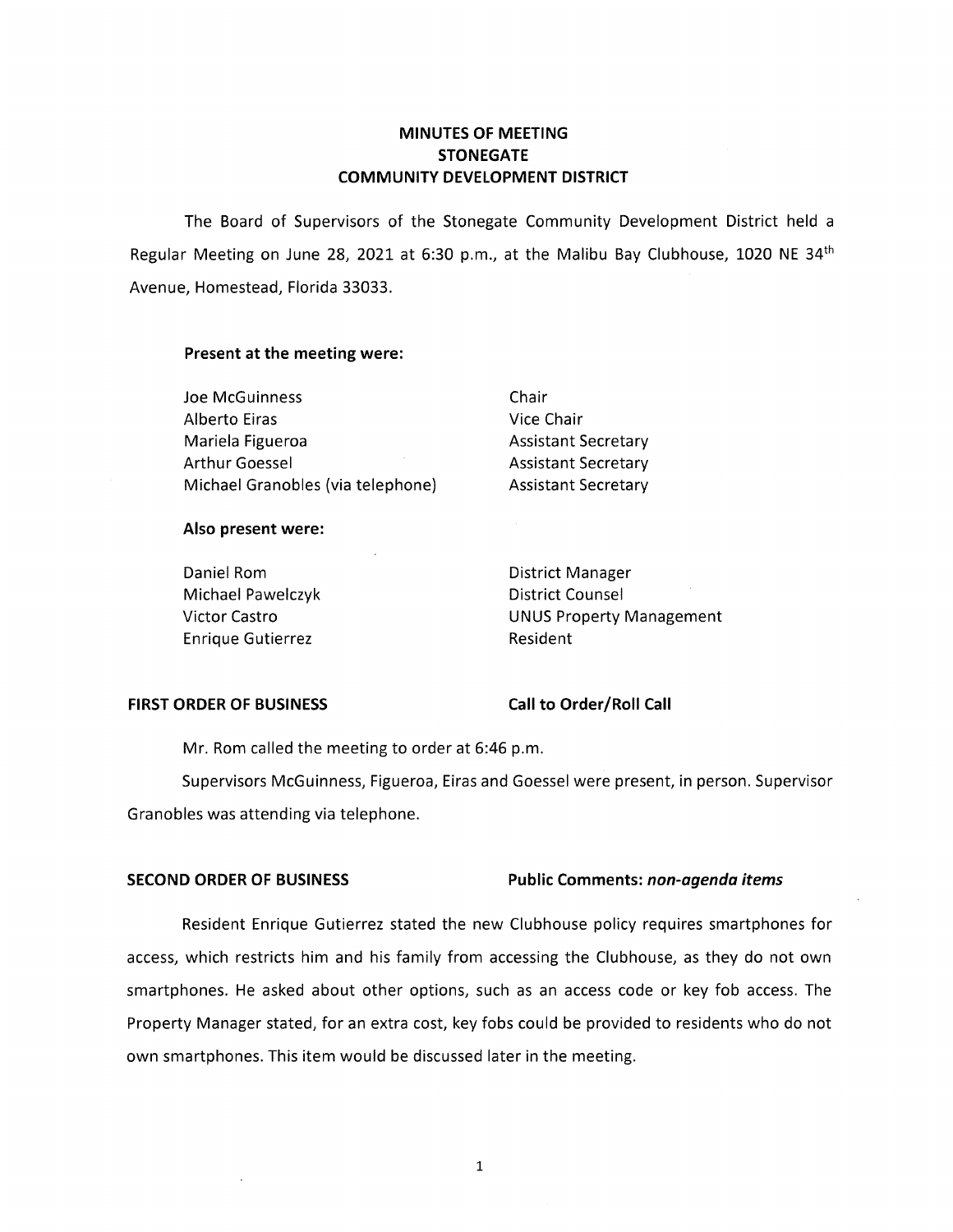Mr. Gutierrez expressed his belief that the new landscapers are using Roundup® near the playground and homes, which is unsafe, as Roundup® is a known carcinogen that causes cancer. He asked that the policy be updated to allow for the use of organic pesticides and herbicides by the contractor. Mr. Castro would discuss this with the landscape maintenance company.

**THIRD ORDER OF BUSINESS Consent Agenda Items** 

## **A. Acceptance of Unaudited Financial Statements as of May 31, 2021**

# **B. Approval of May 11, 2021 Regular Meeting Minutes**

Mr. Rom presented the Consent Agenda Items.

A request was made to include the prior months numbers onto the monthly Unaudited Financial Statements to show the month-to-month variance. Mr. Rom stated he would relay the request to the Controller. Under "Special events", on Page 3, a request was made to add sub line items for the different events. Discussion ensued regarding the St. Patrick's Day expenses, creating a separate page for special events, the current budget and the Clubhouse Report. It was determined that this information would be provided along with the Property Manager's Report.

**On MOTION by Mr. McGuinness and seconded by Ms. Figueroa, with all in favor, the Consent Agenda Items, as presented, were accepted and approved.** 

A Board Member asked for all invoices to be in English. Mr. Castro would notify the vendor.

## FOURTH ORDER OF BUSINESS Discussion/Consideration of Proposals

## **A. Plans for Pool System Upgrade**

Mr. Castro stated he received an executed contract and the vendor is preparing a contract. He conferred with the owner earlier today, scheduled an on-site meeting with the contractor and hydraulic Engineer this week to commence the project and provided them with a site survey. An update would be provided at the next meeting.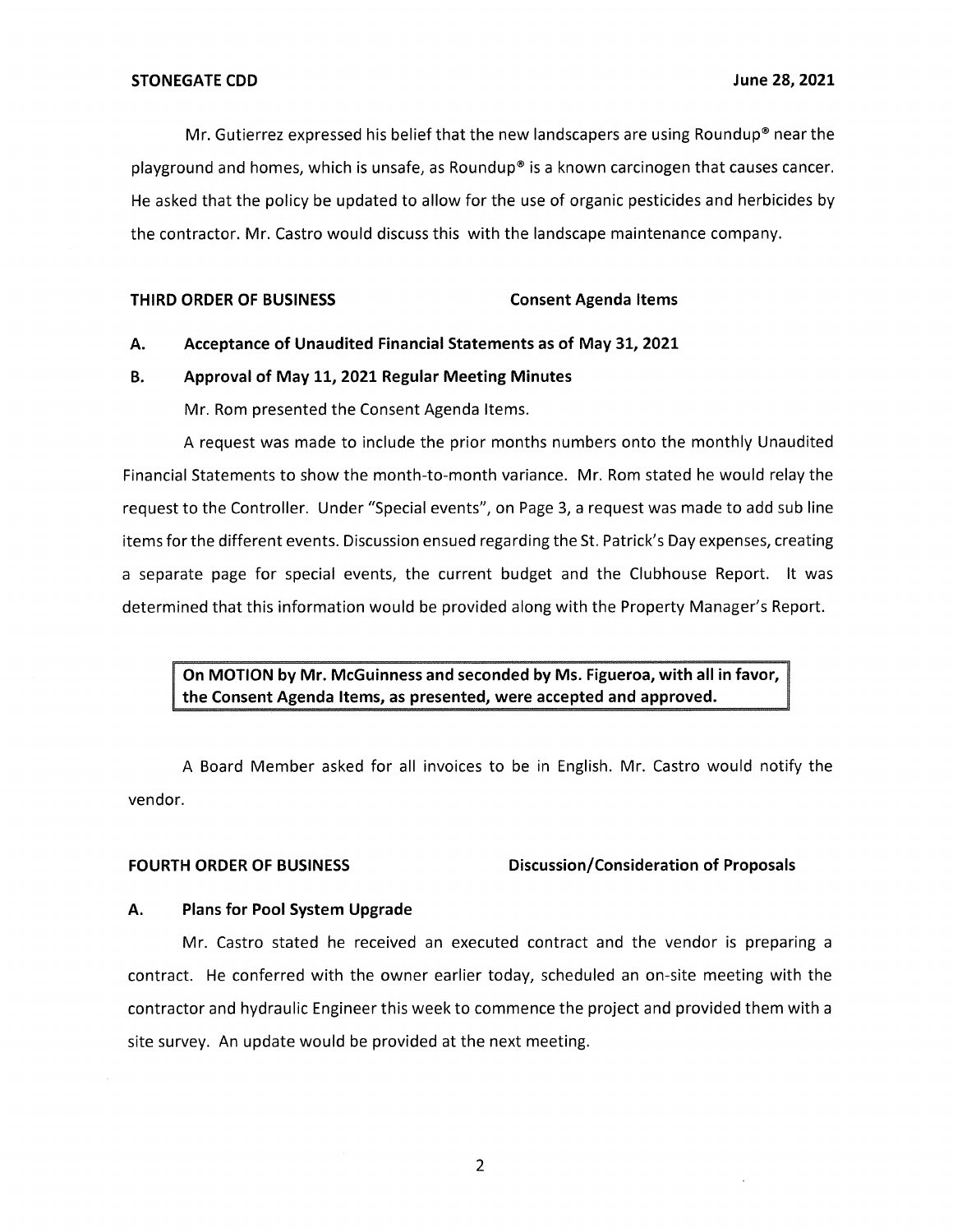Regarding whether Staff checked the property for leaks, as articulated on Page 2, Line 53 of the previous meeting minutes, Mr. Castro replied affirmatively. An irrigation company provided a \$6,600 proposal but Armando Garcia Land Services, Inc., made the repairs for \$250. Mr. Castro and Mr. Rom gave updates on the hiring of a handyman, fence removal and the pool deck.

## **B. Options for Royal Palms on Pool Deck**

Regarding whether there were sufficient funds in capital projects to incorporate removing some of the palms on the pool deck as part of the extension of the pool pavers, Mr. Rom stated the existing capital projects were at or slight exceeded the budget so capital project funds are not available. He presented the three Royal Palm pool deck options and the costs. Discussion ensued regarding replacing and removing the palms and Option 1, which was the mesh option.

## **C. Summer Pool Attendant**

Mr. Castro stated he hired a pool attendant out of necessity and is covering the expense but he would appreciate the Board's support. Discussion ensued regarding the number of attendants needed, pool use data collection, pool attendant rates and hours. Ms. Figueroa asked when the attendant started. Mr. Castro replied one week ago. Discussion ensued regarding a notto-exceed (NTE) amount and the new attendant's duties and work schedule. The consensus was to approve a NTE amount of \$5,000 for the remainder of the summer and for additional data to be presented at the August meeting for consideration of retroactive compensation.

**On MOTION by Mr. McGuinness and seconded by Mr. Goessel, with all in favor, setting a NTE amount of \$5,000 for pool attendant compensation, five days per week, for the remainder of the summer and authorizing District Counsel to draft an Agreement, was approved.** 

## **D. Pool Pump Repair**

Mr. Rom presented the \$2,950 M&M Pool & Spa Services invoice for ratification. Mr. Castro stated a new electrical pump motor was installed. He reported that there was a power outage on Monday, June 14<sup>th</sup> that damaged the fire alarm relay, two pumps, the breaker and switched off the new A/C unit. Asked if another estimate was obtained, Mr. Castro stated Staff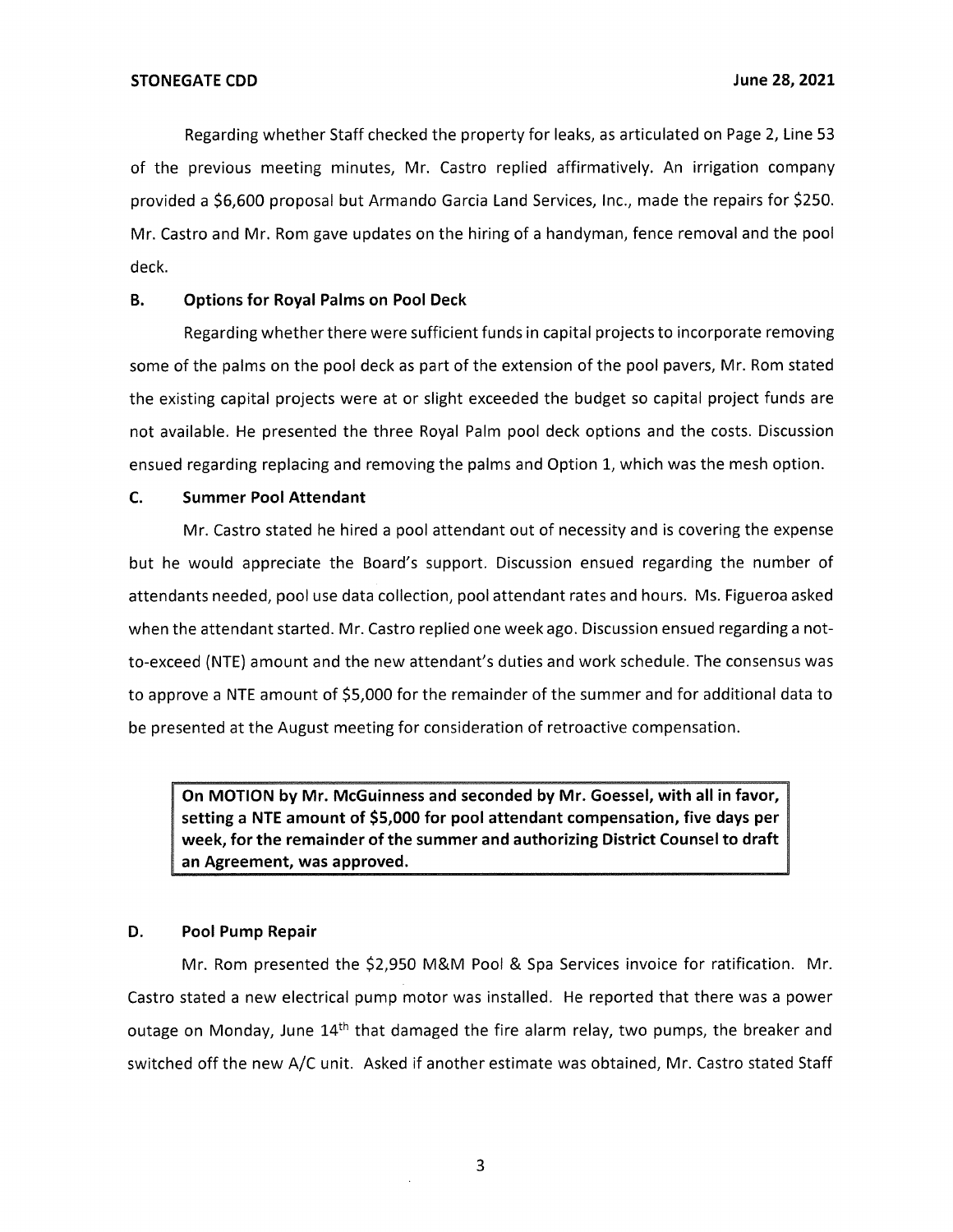had to act quickly because there was an upcoming event at the pool but he felt that the estimate was reasonable.

**On MOTION by Mr. Goessel and seconded by Mr. Granobles, with all in favor, the M&M Pool** & **Spa Services invoice, in the amount of \$2,950, was ratified.** 

# **FIFTH ORDER OF BUSINESS Consideration of Cost Increase to Armando Garcia Land Service, Inc., Landscape Maintenance Services Agreement**

Mr. Rom presented the Armando Garcia Land Service, Inc., Landscape Maintenance Services Agreement. Mr. Castro stated the increase was being requested because costs are increasing. Asked about the services, Mr. Rom stated the scope of work would stay the same.

**On MOTION by Mr. Goessel and seconded by Mr. McGuinness, with all in favor, the increase to the Armando Garcia Land Service, Inc., Landscape Maintenance Services Agreement, increasing the contract amount to \$81,868, was approved.** 

**SIXTH ORDER OF BUSINESS Consideration of Resolution 2021-06, Designating Dates, Times and Locations for the Regular Meetings of the Board of Supervisors of the District for Fiscal Year 2021/2022 and Providing for an Effective Date** 

Mr. Rom presented Resolution 2021-06. The meeting schedule was distributed.

Asked when construction of the patio would commence, Mr. Castro stated the plan was to commence construction in the winter of 2021 and continue into 2022. Discussion ensued regarding construction updates, the capital project budget and the meeting schedule.

**On MOTION by Mr. Goessel and seconded by Mr. McGuinness, with all in favor, Resolution 2021-06, Designating Dates, Times and Locations for the Regular Meetings of the Board of Supervisors of the District for Fiscal Year 2021/2022 and Providing for an Effective Date, was adopted.**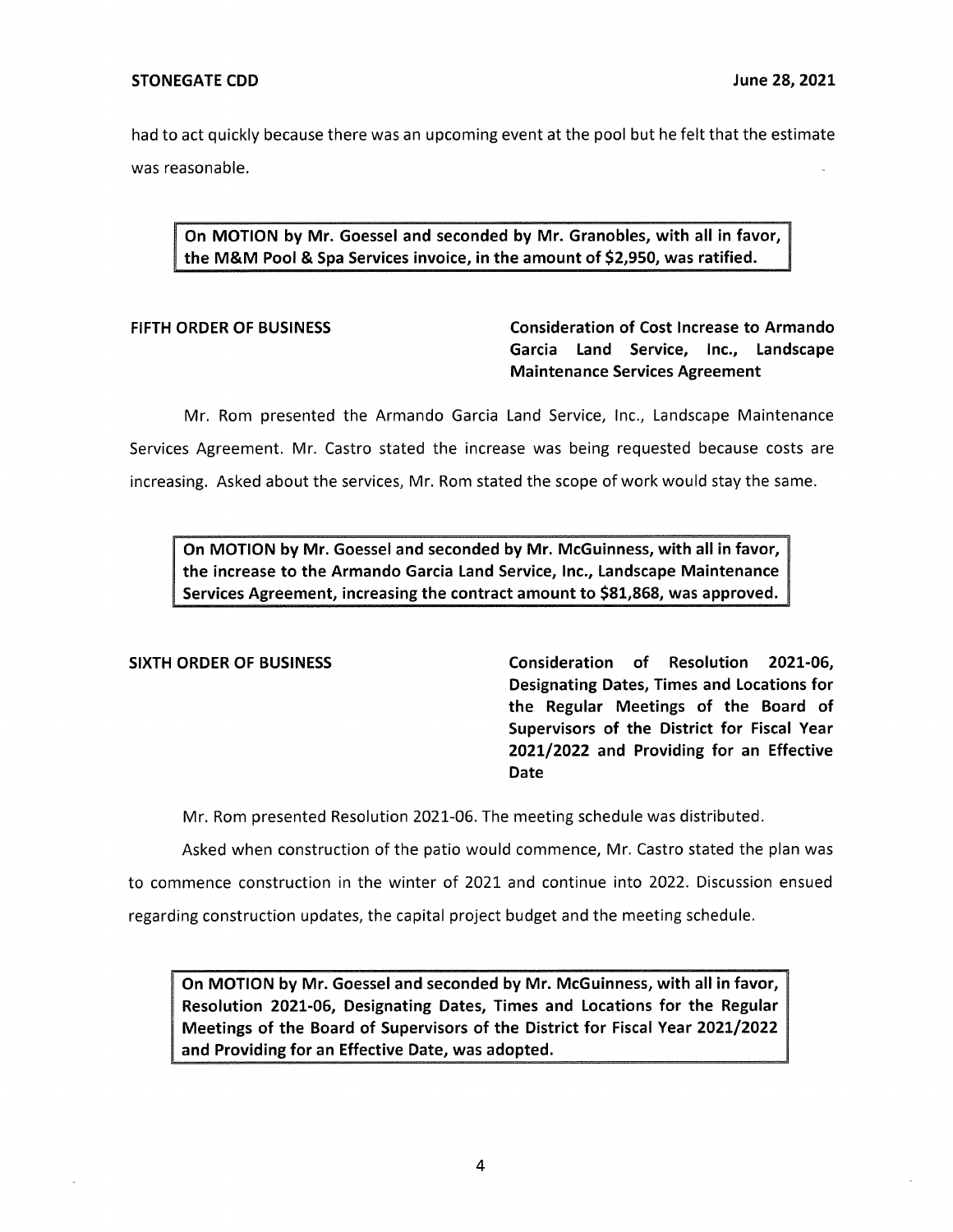**SEVENTH ORDER OF BUSINESS Presentation of Audited Financial Report for Fiscal Year Ended September 30, 2020, Prepared by Grau & Associates** 

Mr. Rom presented the Audited Financial Report for the Fiscal Year Ended September 30, 2019 and summarized that there were no findings, recommendations, deficiencies on internal control or instances of noncompliance; it was a clean audit.

Mr. Goessel asked if the Auditor is paid an additional fee to report that there are no findings. Mr. Pawelczyk stated the District pays the Auditor to perform an independent audit, pursuant to Florida Statues. Discussion ensued regarding internal changes in Management in Fiscal Year 2021, internal controls, the Independent Auditor's Report on Pages 1 and 2 and the Report to Management on Page 28.

**EIGHTH ORDER OF BUSINESS Consideration of Resolution 2021-07, Hereby Accepting the Audited Financial Report for the Fiscal Year Ended September 30,2020** 

Mr. Rom presented Resolution 2021-07.

**On MOTION by Ms. Figueroa and seconded by Mr. Goessel, with all in favor, Resolution 2021-07, Hereby Accepting the Audited Financial Report for the Fiscal Year Ended September 30, 2020, was adopted.** 

## **NINTH ORDER OF BUSINESS** Staff Reports

## **A. Operations Manager: UNUS Property Management**

Mr. Castro presented the Property Management Report and highlighted the following:

- $\triangleright$  Service switched to Comcast, which is \$50 less per month and has 4 times the speed.
- $\triangleright$  The monthly AT&T bill would be reduced to a flat \$560 fee, going forward.

► A \$1,279 system upgrade with ADT will be split into four payments of \$319 and the monthly bill will be reduced from \$195 to \$57.

 $\triangleright$  The water leak was repaired.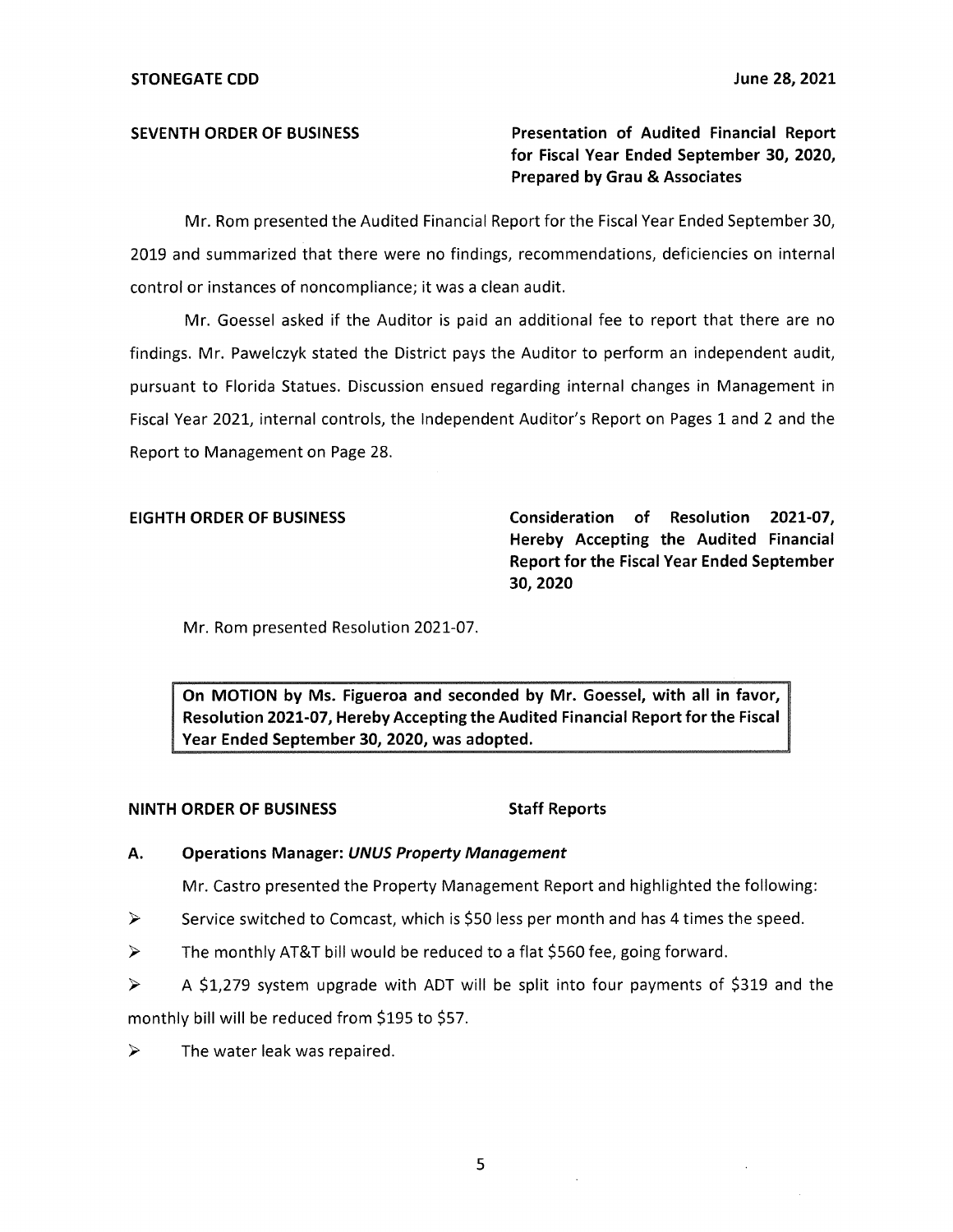### **STONEGATE COD June 28, 2021**

► \$3,720 was collected from party rentals and an additional \$2,480 is projected through mid-October.

Mr. Castro asked if new Clubhouse furniture could be purchased with the \$6,200 in rental revenues that would be collected by October. Discussion ensued regarding the Clubhouse party schedule, how to expend the collected revenue, potential improvement projects, modular furniture, visiting a neighboring Clubhouse for interior decorating ideas, local furniture stores and the budget.

Regarding masks, Mr. Castro asked if an honor system could be used for vaccinated guests and staff. The consensus was to change the verbiage of the mask policy, per CDC guidelines. Ms. Figueroa suggested copying a standard sign verbiage that local retailers are using at their entrances. Mr. Castro responded to questions regarding the July  $4<sup>th</sup>$  festivities.

 $\triangleright$  Key fobs would be provided to residents upon requests.

The Board and staff discussed how to control the key fobs and how much to charge residents. The consensus was to provide one free key fob per unit, upon request, and charge \$10 for replacement and additional fobs.

 $\triangleright$  An access system was created and staff was in the process of updating everyone.

### **B. District Counsel: Billing, Cochran, Lyles, Mauro & Ramsey, P.A.**

There being no report, the next item followed.

### **C. District Engineer: Alvarez Engineers**

There being no report, the next item followed.

### **D. District Manager: Wrathe/1, Hunt and Associates, LLC**

### **I. Update: Fiscal Year 2022 Proposed Budget**

Mr. Rom presented an updated proposed Fiscal Year 2022 budget. He reviewed the adjusted line items, including landscape maintenance, tree maintenance, irrigation repairs, playground maintenance and electrical repairs. "Clubhouse", on Page 6, contained various updates, including the new handyman costs, gym maintenance, wall paint and repairs, Wi-Fi system upgrade and camera and pressure cleaning. "Capital Outlay", on Page 3, reflected a reduction from \$60,000 to \$30,000, Pool system upgrade was reduced to \$175,000 and the Unassigned Fund balance was reduced to offset the assessment increase.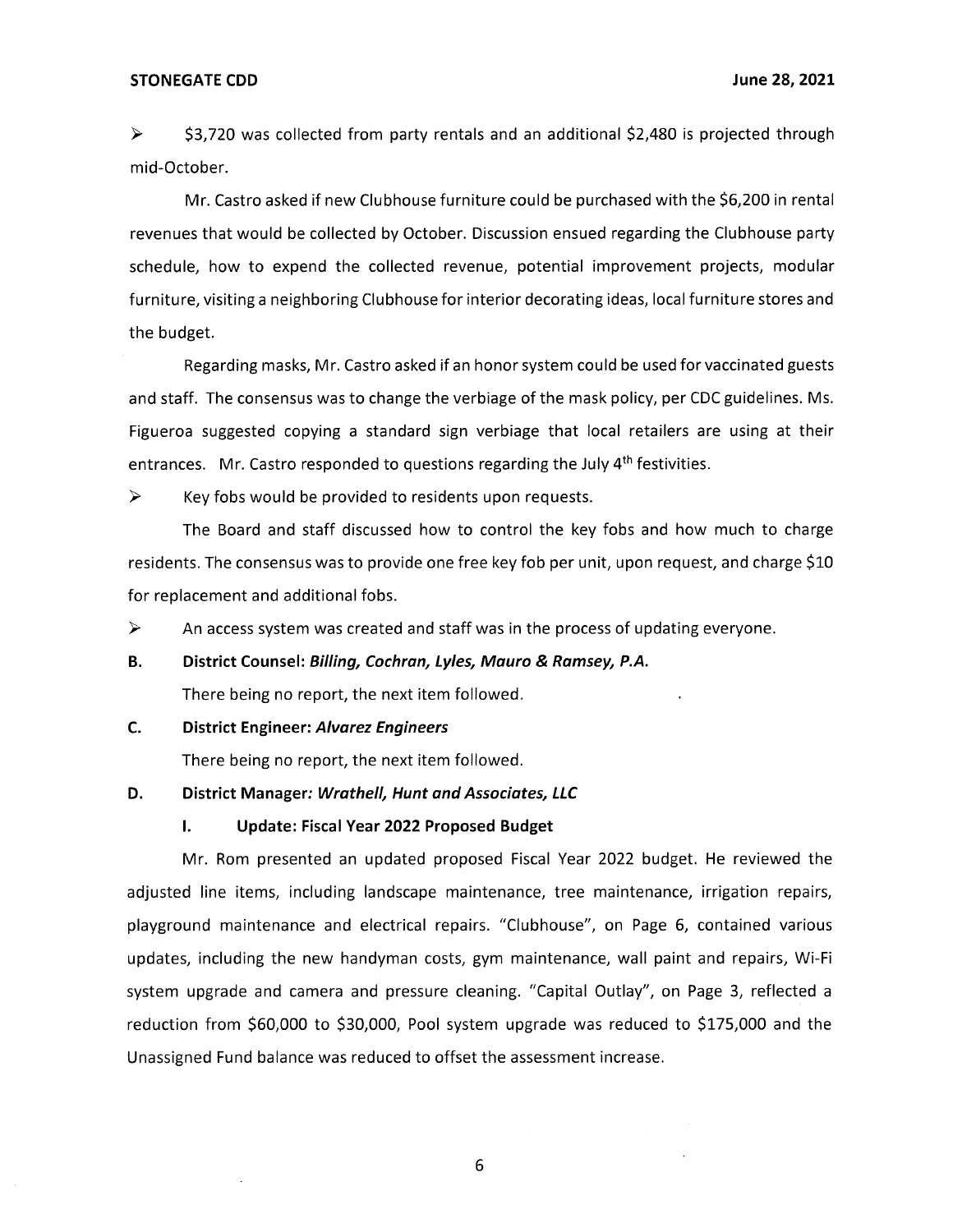Mr. Rom discussed the updated "Assessment Comparison", on Page 13. Mr. McGuinness stated the Board previously approved the proposed Fiscal Year 2022 budget, as amended, with no assessment increase. Mr. Rom recalled that the objective would be no assessment increase but that a reasonable increase would be considered, given the key line items that are driving the potential assessment increases. The Board and Staff discussed making additional adjustments, including eliminating the Wi-Fi system upgrade and camera at \$30,000, reducing the Unassigned fund balance by \$12,700, changes to the working capital amount and deferring the roof replacement. Mr. Rom would revise the proposed Fiscal Year 2022 budget further to eliminate the assessment increase and include this on the next agenda.

The following items would be included on future agendas:

- ► Special Events Expense Budget Report
- ► Monthly Pool/Fitness Report (with the number of daily users)

# II. **1,568 Registered Voters in District as of April 15, 2021**

There were 1,568 registered voters residing within the District as of April 15, 2021.

- **Ill. NEXT MEETING DATE: August 9, 2021 at 6:30 P.M.** 
	- o **QUORUM CHECK**

The next meeting would be held on August 9, 2021 at 6:30 p.m.

# **TENTH ORDER OF BUSINESS Supervisors' Requests**

There being no Supervisor's request, the next item followed.

# **ELEVENTH ORDER OF BUSINESS Adjournment**

There being no further business to discuss, the meeting adjourned.

**OTION by Mr. McGuinness and seconded by Ms. Figueroa, with all in favor,**  the meeting adjourned at approximately 8:51 p.m.

# [SIGNATURES APPEAR ON THE FOLLOWING PAGE]